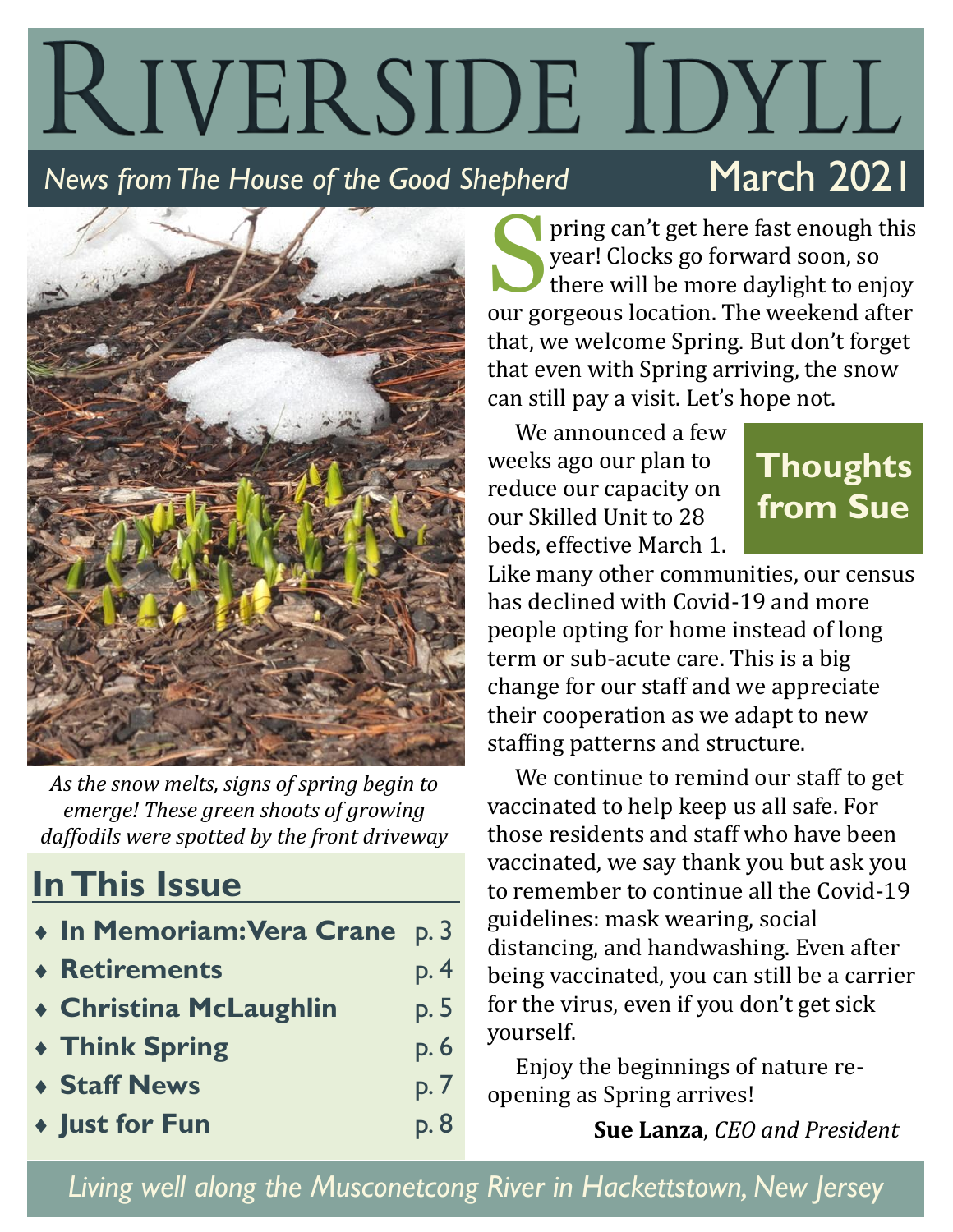*We "Spring Forward" and return to Daylight Saving Time Sunday, March 14. Set your clock ahead one hour before turning in Saturday night.*

## *Happy Spring!*

### *From the Editor*

This month, we mark important milestones. First, we remember with affection **Vera Crane** who died Feb. 26 after 107 years of life and love. May she rest in peace and rise in glory.

As they begin retirement, we give thanks for **Theresa Mutz** and **Gloria Napier** who retired recently after a long careers of a combined 76 years of service at the House. Wow!

And we meet **Christina McLaughlin**, our Director of Sales and Marketing. There is something quite mysterious about Christina, but you will have to read the article to find out what.

Have a story idea? Share them by email (scarty@hotgs.org) or ext. 5931. Thanks for reading the *Riverside Idyll.*

The Rev. Shawn Carty, *Editor*

**Deadline for next issue: Mar. 25**



*This pair of mallard ducks enjoyed a recent sunny day, resting on a rock in the stream of the Musconetcong River outside the House.*

### **Covid-19 Hotline** (908) 684-5721

*Recorded message updated Monday-Friday by 5 p.m.*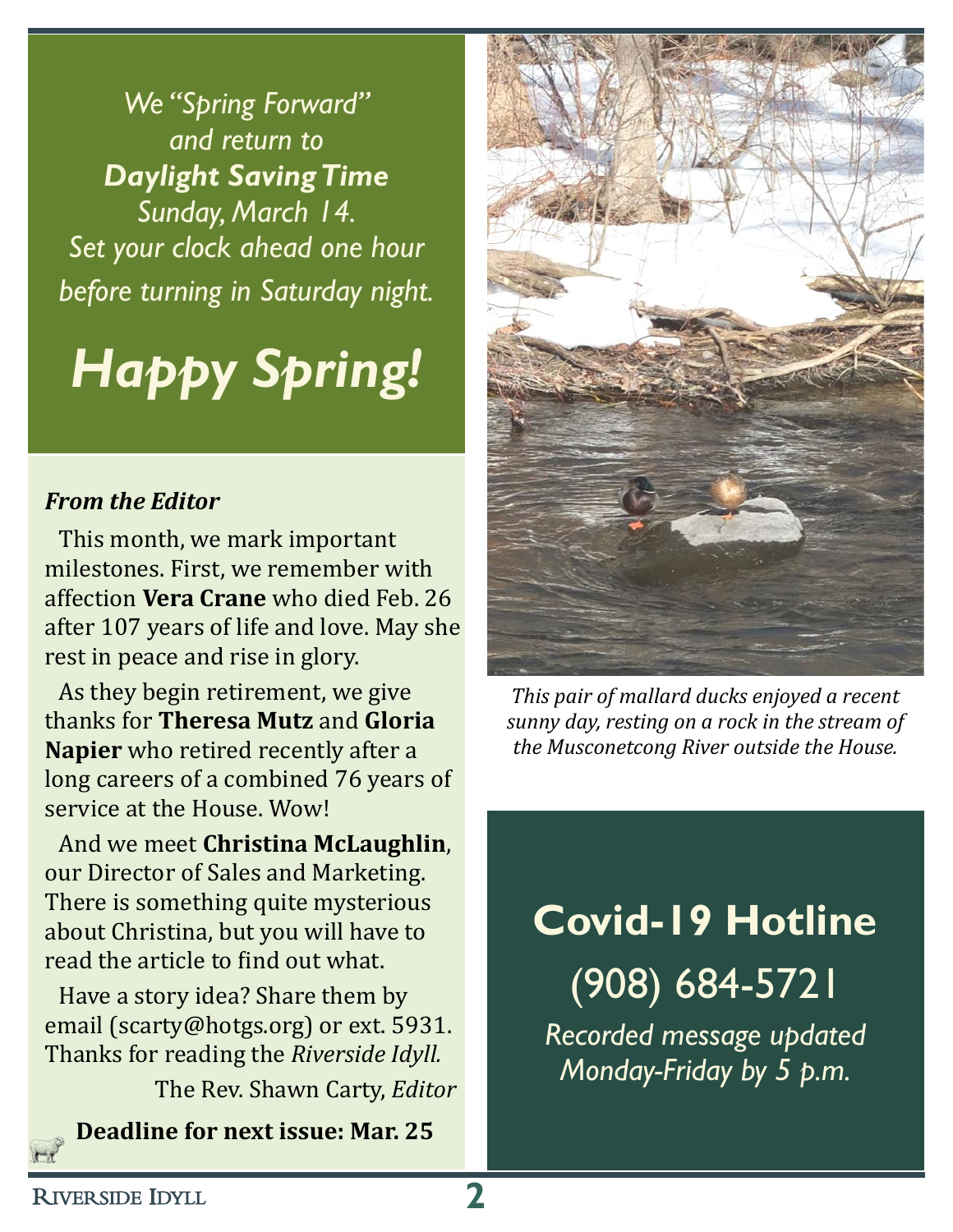### *In Memoriam* **Vera Crane 1913 – 2021**

*Vera Crane was our oldest resident at the House. Sadly, Vera died on February 26. We give thanks for Vera's life and offer our heartfelt condolences to her family and all who loved her. In loving memory, we share this from her family. - Ed.*

Vera Crane moved to the House of the Good Shepherd in October 2017. On November 30, 2020 she celebrated her 107th birthday. In 1923 Vera's family emigrated to America from Newfoundland and settled in Brooklyn New York. Vera was a member of All Saints' Episcopal Church in Brooklyn. She graduated from Manual Training High School and attended Pace College. Vera worked as an executive secretary in Citibank and was forced to retire at 65 years old. Her boss stated her beatitudes were many, "Vera is conscientious, cooperative, capable and dependent and never late from lunch or leaving early. Her fortitude was exemplary. Vera is highly regarded by management."

Vera enjoyed traveling, she visited Ireland, Canada, and all the wonders of the United States, collecting postcards. Family was the center of Vera's universe. She was the family historian, never missing a birthday or anniversary for five generations. She loved New York City and shared it with her nieces and nephews taking two at a time to the Statue of Liberty, Empire State Building, Radio City Music Hall, lunch at the Horn

& Hardart Automat, Brooklyn Botanical Gardens, and many of the churches and museums. Her summer vacations were spent visiting relatives with a nephew or niece in tow. When she retired from CitiBank in 1978 she became a

volunteer at the Interfaith Medical Center. In April 2000 she received the United Hospital fund volunteer Achievement Award at a special ceremony at



the Grand Ballroom of the Waldorf Astoria. At St. Thomas Episcopal Church, New York, she enjoyed guiding tour groups and teaching visitors the history of the church and the city. Vera also served as a docent in the Trinity Church Museum. Vera spent many hours assembling gift packages for the Seamen and Mariners at the Seamen's Church Institute. In the summertime she volunteered at the World Methodist Camp Meetings in Ocean Grove. Vera enjoyed living at the House of the Good Shepherd and made many friends. She enjoyed going to the dining room and winning candy at Bingo. She loved reading, watching Jeopardy, and going to the chapel.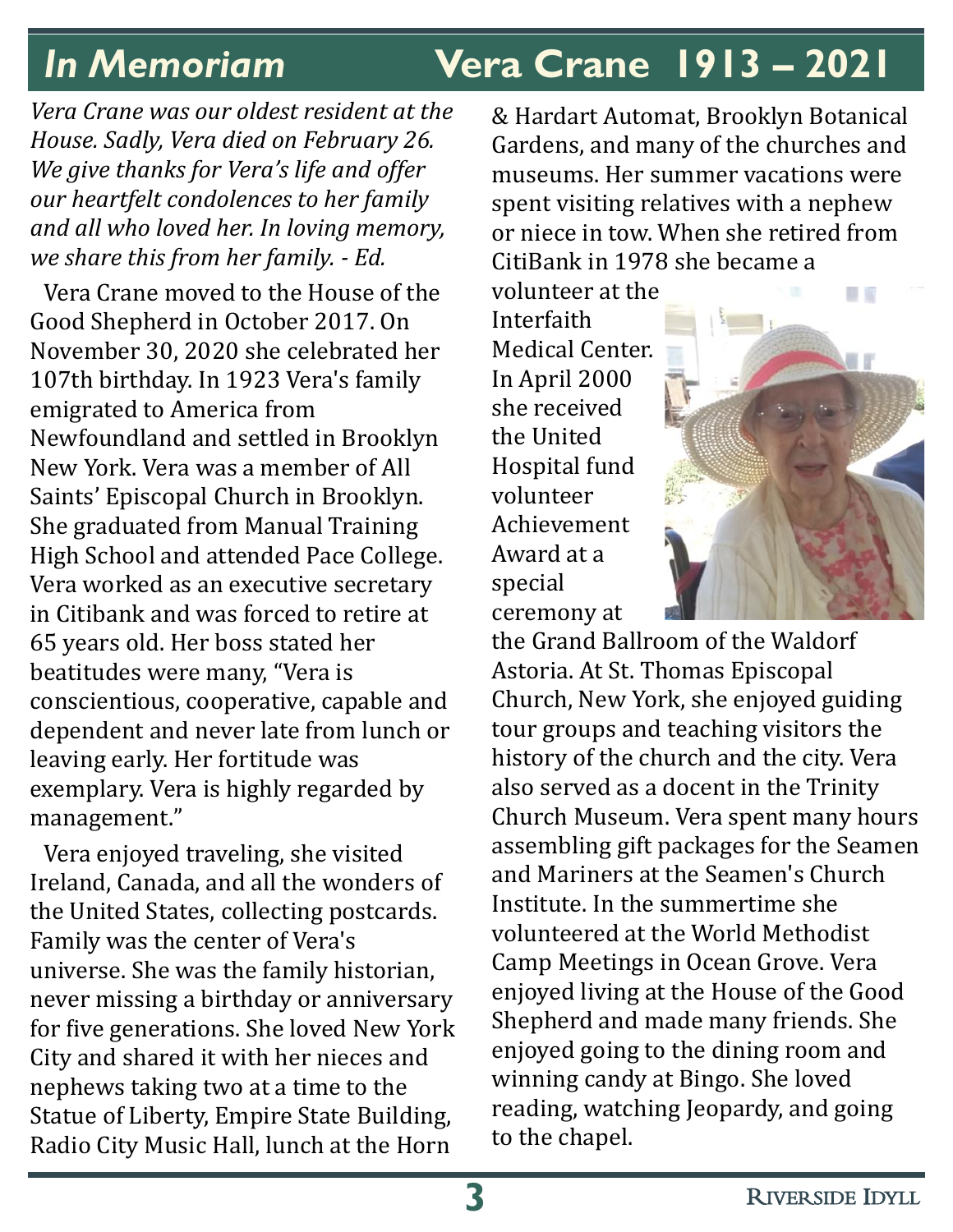

*Celebrating Retirement. Above: Theresa Mutz and her supervisor Tita Gonzalez on Theresa's retirement day, Feb. 26. Below: Gloria Napier on her retirement day, Mar. 5.*



### **Congratulations!**

Hearty congratulations and best wishes to **Theresa Mutz** and **Gloria Napier** who recently retired from long careers at the House, a combined 76 years!

Theresa worked in our housekeeping department for 45 years. She began working here on weekends when she was in high school and has been a part of this community since 1976. Reflecting on her work at the House, Theresa noted she had seen many changes, but some things stay the same: "You get attached to people. The residents and staff have been like a family to me." Theresa plans to stay in the area to be close to family. She looks forward to relaxing, taking walks, and working on puzzles.

Gloria worked at the House for 31 years as a receptionist, executive assistant, and in our accounting and human resources. See last month's *Riverside Idyll* for more about Gloria's service at the House.

We are deeply grateful for Theresa and Gloria and wish you all the best in retirement.

*Thank you! We will miss you!*

<sup>R</sup>IVERSIDE IDYLL **4**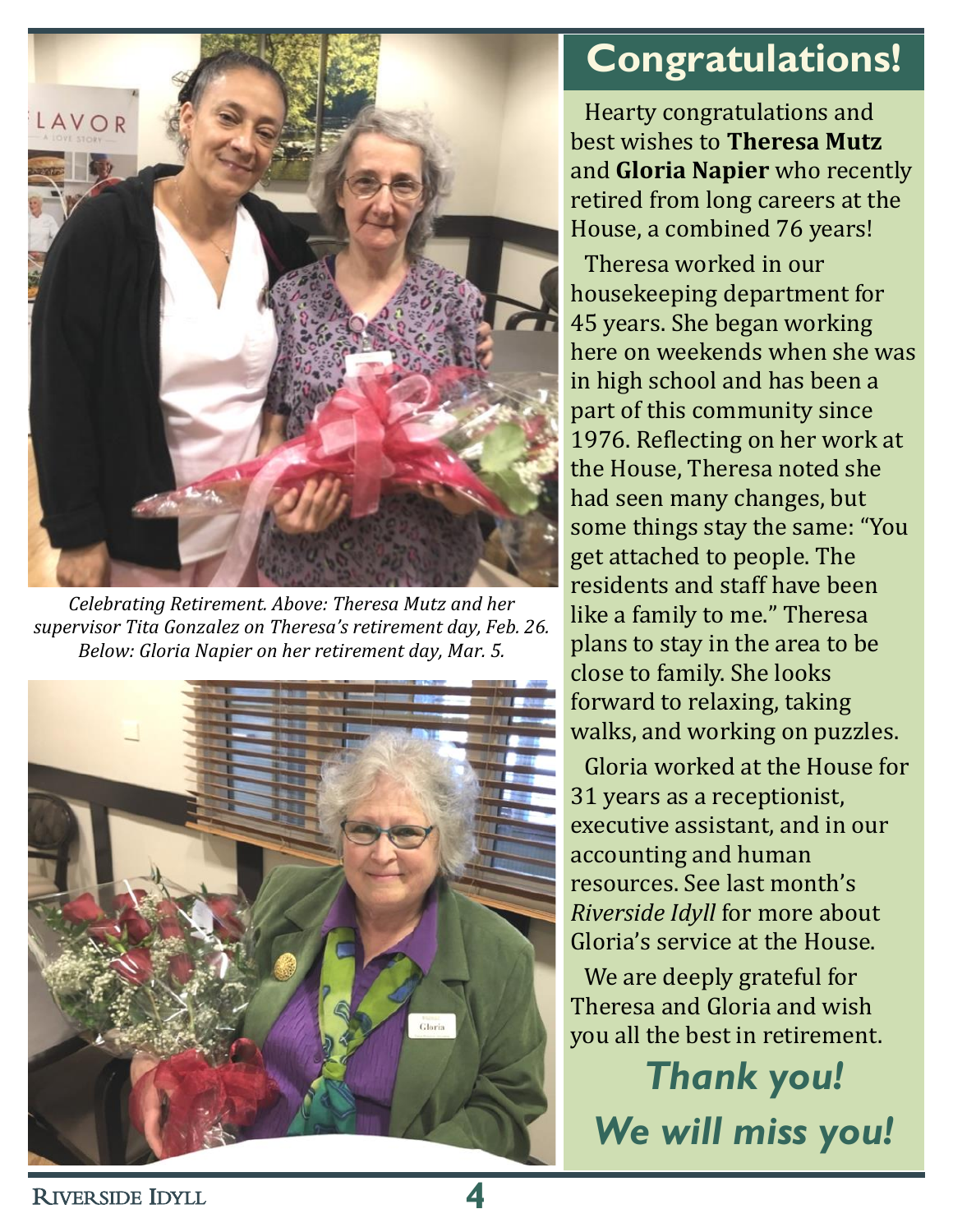### **Christina McLaughlin**

*Meet Christina McLaughlin, our Director of Sales and Marketing, who joined the House last November and brings a wealth of insight and experience with senior communities and interior design. - Ed.*

### **How did you get interested in serving as Director of Sales and Marketing?**

Early in my career, I worked in residential property management and found that I especially enjoyed helping seniors find living arrangements that were a good fit for their needs. I appreciate the stories and wisdom of seniors and it brings me a sense of joy to help match the best services available for a person. It's much more about the person than the process. For the last 25 years, I have focused on helping people in places like the House. I'm originally from Ohio and work has taken me all over, including South Carolina. For a time, I traveled extensively as a "mystery shopper" evaluating senior living communities around the country.

### **Tell us about "mystery shopping." That sounds like intriguing work.**

It is. Senior communities want to know how well they respond to prospective residents who ask for information. Or they want to know what's new with their competitors. So, they send out a mystery shopper to get an objective view of how things are going and see what kind of response comes from an inquiry. Visiting a wide range of places let me see how

welcoming they were and what their community offered. Walking into a place with fresh eyes means you notice things that others might miss. Whenever people look at a senior community, they



do the same thing as they decide where they might move.

### **What do you see here at the House?**

In many ways, our name says it all. We're the House of the Good Shepherd and there is a sense of family and warmth to this community. I hear from employees and residents alike how much they regard each other as a large family. When people get to know us, they have a sense of this being a friendly place and a place of safety and protection, where we are shepherded. More than once I have used the phrase, *After all, we are the House of the Good Shepherd.* In my experience, people either feel that or they don't and the decision to move here is based on that.

### **What brings you joy away from work?**

I'm married and have five children and four grandchildren. We love beach vacations, entertaining, visiting wineries, and holiday decorating. Just recently, I became a Girl Scout leader for my youngest daughter's troop.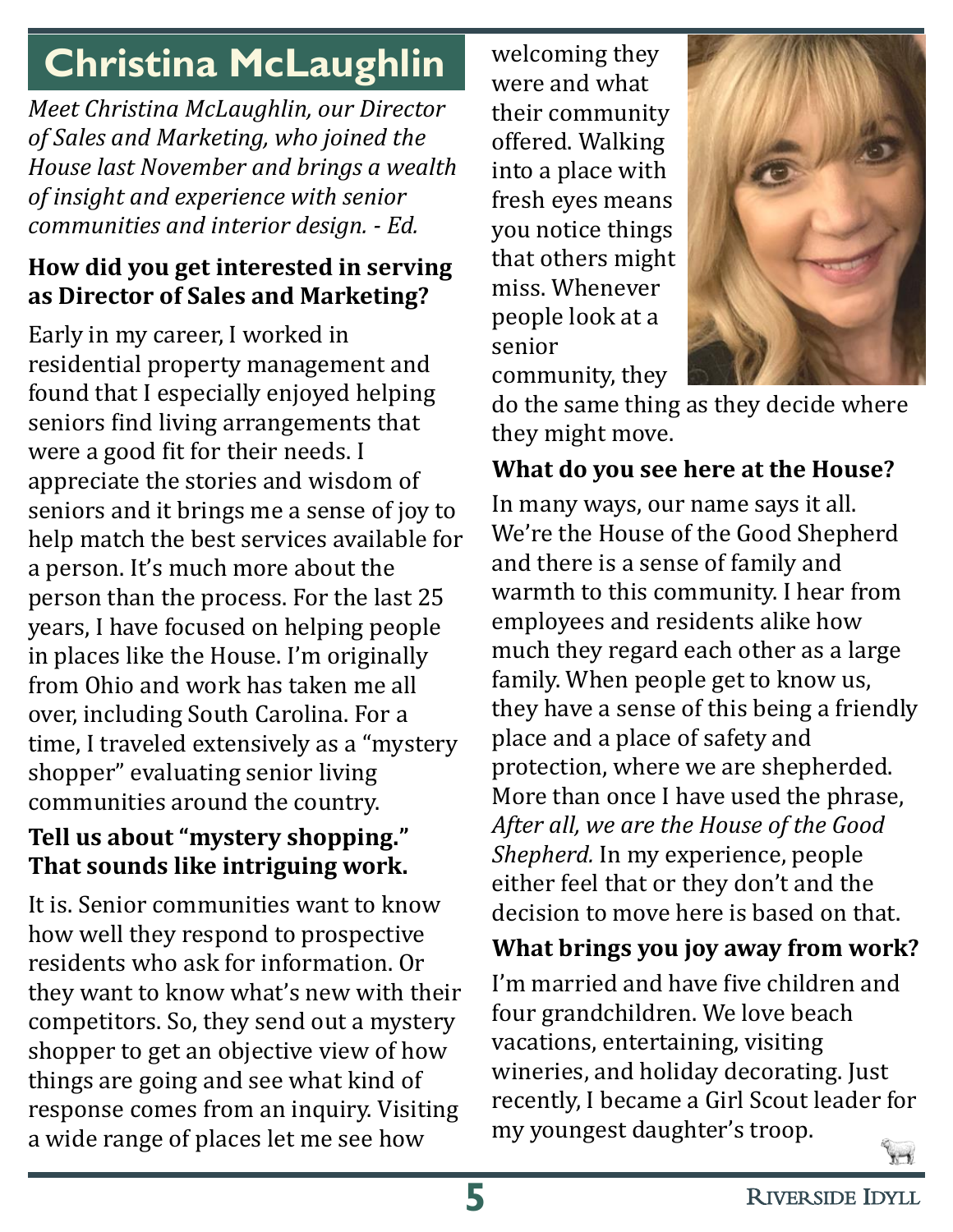# **Thinking of Spring** hinking of Sprin

### **Monadnock in Early Spring**

Cloud-topped and splendid, dominating all The little lesser hills which compass thee, Thou standest, bright with April's buoyancy, Yet holding Winter in some shaded wall Of stern, steep rock; and startled by the call Of Spring, thy trees flush with expectancy And cast a cloud of crimson, silently, Above thy snowy crevices where fall Pale shrivelled oak leaves, while the snow beneath Melts at their phantom touch. Another year Is quick with import. Such each year has been. Unmoved thou watchest all, and all bequeath Some jewel to thy diadem of power, Thou pledge of greater majesty unseen.

One swallow does not make a summer, but one skein of geese, cleaving the murk of a March thaw, is the **spring**.

### *- Aldo Leopold*

The older I grow the more do I love **spring** and **spring** flowers. Is it so with you?

### *- Emily Dickinson*

**Spring**. March fans it, April christens it, and May puts on its jacket and trousers.

*- Henry David Thoreau*

*— Amy Lowell, 1874-1925*

**Example 12 ave you received outstanding**<br>service from a staff member at<br>the House? Or are you a staff<br>member who noticed a coworker being **ave you** received outstanding service from a staff member at the House? Or are you a staff especially helpful? If so, help recognize those efforts with a **Shining Star**. Forms are available at main entrances to make a nomination which will be shared with the staff member, his or her department head, and administration. They will also become part of the staff member's personnel file. Staff receiving a **Shining Star** are automatically considered for Employee of the Quarter.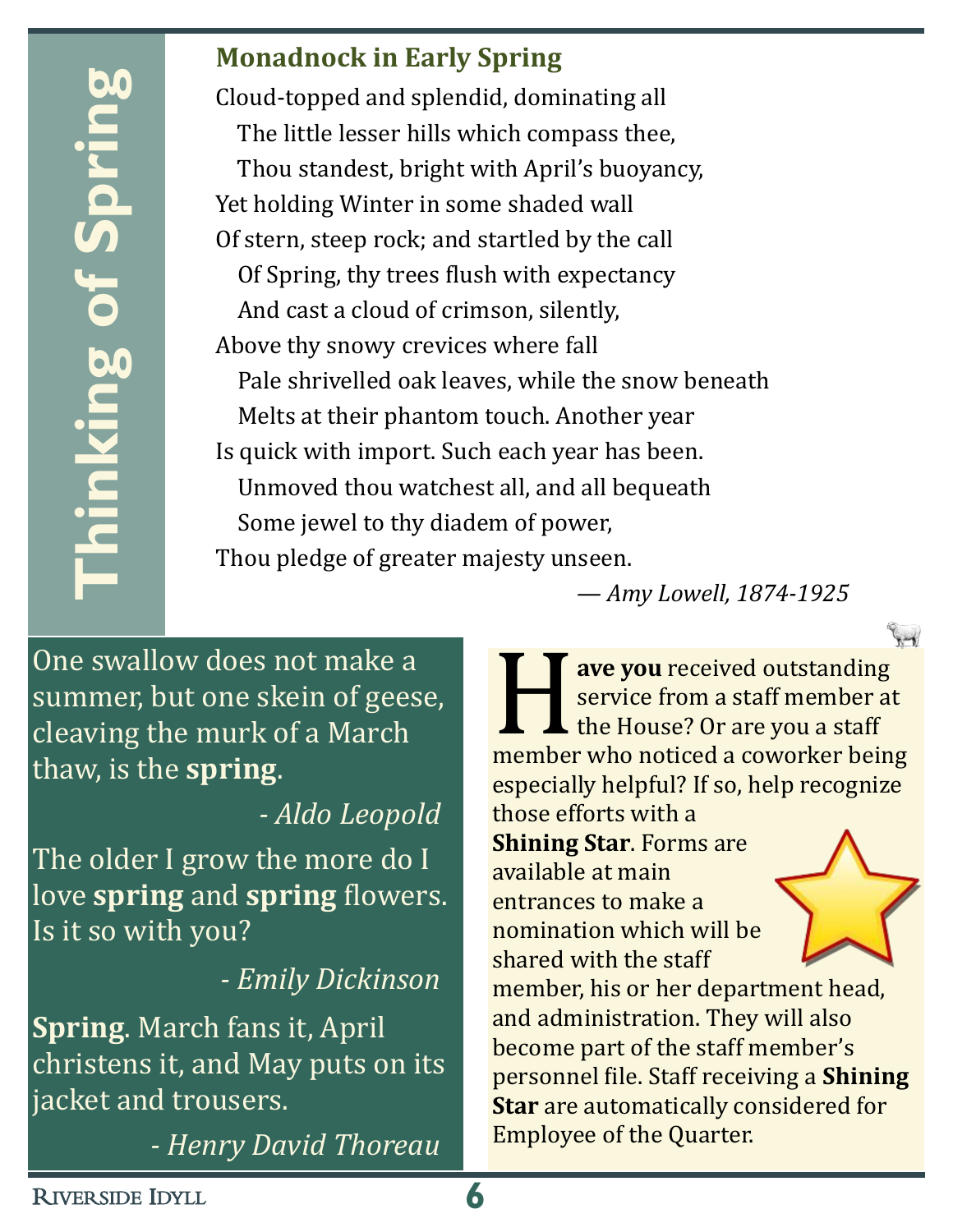cabbage with a

special dessert.

### **Happy St. Patrick's Day!**

Staff are invited to wear something green **Wednesday, March 17** as we celebrate all things Irish. Lunch will be corned beef and

### **New Employee**

*A warm welcome to* **Helen Maloney**, LPN

*who joined us in February*

*Know someone who might make a good member of the team at the House? Employees can receive a bonus for referring new employees. Job openings are posted near the Second Floor receptionist, on the First Floor by the atm machine, and online. For more information talk with Gina Arnone or visit our website and click on "*Employment Opportunities."

# RELI4

Are you up to date with your Relias trainings? Please check with your department head to make sure you have all current trainings completed. Thanks!

### **Staff Corner Service Anniversaries**

*We celebrate staff who mark anniversaries of service at the House this year. Well done!*

### **45 Years**

**Theresa Mutz** *Housekeeping*

### **15 Years**

**Darlene Fawthrop** *Housekeeping*

**Margaret Steffy** *Housekeeping*

### **10 Years**

**William Canfield** *Maintenance*

> **Pauline Wilk** *Dietary*

### **5 Years**

**Matthew Blankenship** *Dietary*

> **Phillis Dozois** *Reception*

> **Mary Dragun** *Business Office*

**Lilia Kokareva** *Nursing*

**Kathryn Kresge** *Nursing*

**Donna Snider** *Nursing*

**Nicholas Vasquez** *Dietary*

> **JoAnne Ward** *Nursing*